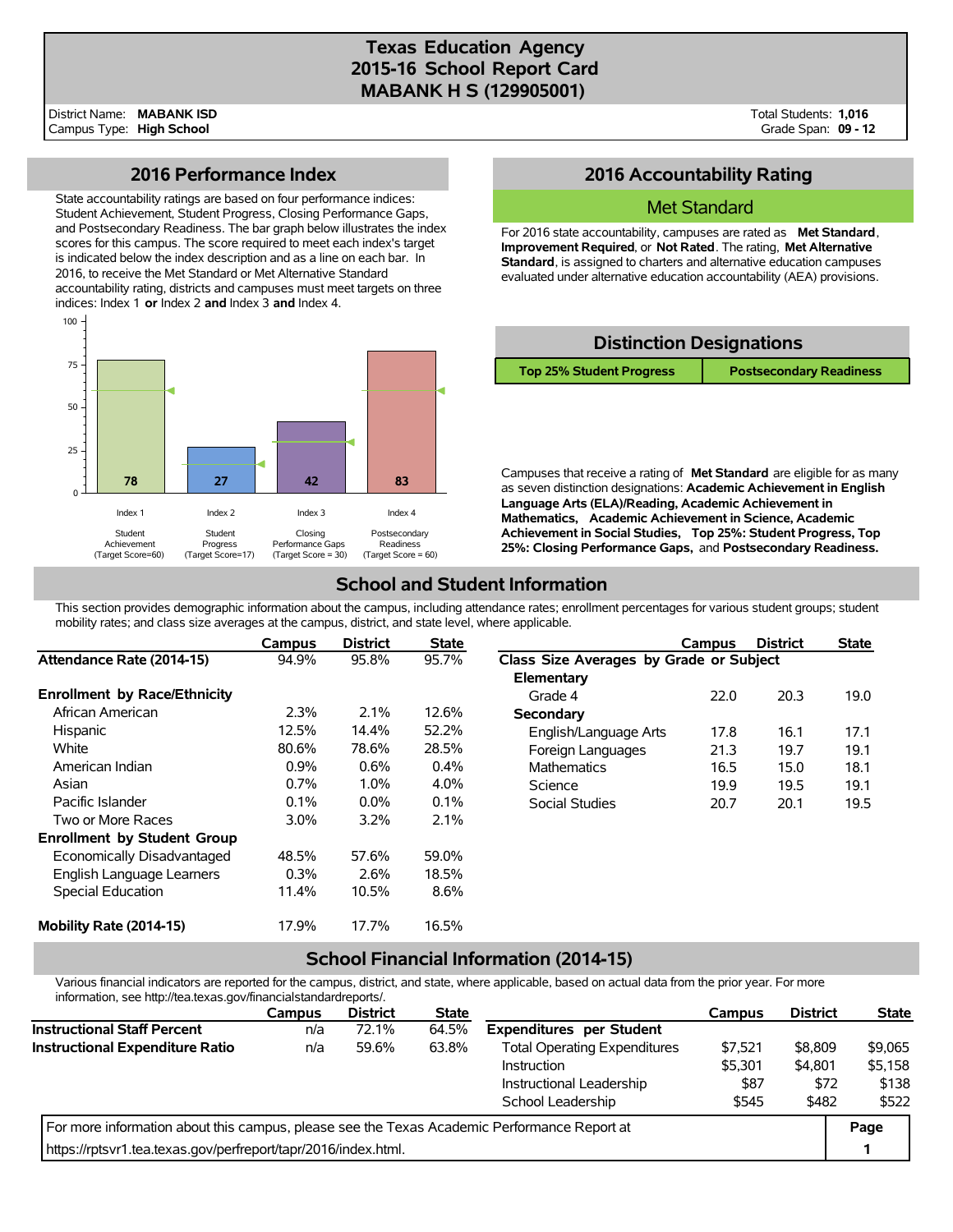#### **Texas Education Agency 2015-16 School Report Card**

#### **MABANK H S (129905001) MABANK ISD**

|                                                                                     |      |              |                 | All     | African                  |                 |        | American |        | <b>Pacific</b>  | Two or<br><b>More</b> | Econ          |
|-------------------------------------------------------------------------------------|------|--------------|-----------------|---------|--------------------------|-----------------|--------|----------|--------|-----------------|-----------------------|---------------|
|                                                                                     |      | <b>State</b> | <b>District</b> |         | <b>Students American</b> | <b>Hispanic</b> | White  | Indian   | Asian  | <b>Islander</b> | Races                 | <b>Disadv</b> |
| STAAR Percent at Level II Satisfactory Standard or Above (Sum of All Grades Tested) |      |              |                 |         |                          |                 |        |          |        |                 |                       |               |
| All Subjects                                                                        | 2016 | 75%          | 82%             | 78%     | 77%                      | 81%             | 78%    | 100%     | *      | $\ast$          | 69%                   | 75%           |
| Reading                                                                             | 2016 | 73%          | 79%             | 71%     | 59%                      | 71%             | 71%    | $\ast$   | $\ast$ | $\ast$          | 63%                   | 67%           |
| <b>Mathematics</b>                                                                  | 2016 | 76%          | 86%             | 78%     | 100%                     | 79%             | 77%    | $\ast$   |        | $\ast$          | $\ast$                | 73%           |
| Science                                                                             | 2016 | 79%          | 89%             | 88%     | 90%                      | 94%             | 88%    | $\ast$   |        | $\ast$          | 63%                   | 86%           |
| <b>Social Studies</b>                                                               | 2016 | 77%          | 79%             | 88%     | $\ast$                   | 94%             | 86%    |          |        | $\overline{a}$  | 100%                  | 83%           |
| STAAR Percent at Postsecondary Readiness Standard (Sum of All Grades Tested)        |      |              |                 |         |                          |                 |        |          |        |                 |                       |               |
| Two or More Subjects                                                                | 2016 | 45%          | 48%             | 52%     | 50%                      | 50%             | 51%    | $\ast$   | *      | $\ast$          | 75%                   | 45%           |
| Reading                                                                             | 2016 | 46%          | 50%             | 54%     | 50%                      | 47%             | 54%    |          | $\ast$ | $\ast$          | 67%                   | 47%           |
| <b>Mathematics</b>                                                                  | 2016 | 43%          | 46%             | 28%     | $\ast$                   | 25%             | 29%    |          |        | $\ast$          | $\ast$                | 26%           |
| Science                                                                             | 2016 | 47%          | 58%             | 60%     | 60%                      | 59%             | 59%    | $\ast$   |        | $\ast$          | $\ast$                | 51%           |
| <b>Social Studies</b>                                                               | 2016 | 47%          | 43%             | 52%     | $\ast$                   | 58%             | 48%    |          |        |                 | 100%                  | 47%           |
| STAAR Percent at Advanced Standard (Sum of All Grades Tested)                       |      |              |                 |         |                          |                 |        |          |        |                 |                       |               |
| All Subjects                                                                        | 2016 | 18%          | 17%             | 8%      | $\ast$                   | 8%              | 8%     |          | $\ast$ | $\ast$          | $\ast$                | 6%            |
| Reading                                                                             | 2016 | 17%          | 17%             | 4%      | *                        | $\ast$          | 5%     |          | $\ast$ | $\ast$          | $\ast$                | 3%            |
| <b>Mathematics</b>                                                                  | 2016 | 19%          | 18%             | 5%      | ∗                        | $\ast$          | 5%     |          |        | $\ast$          | $\ast$                | 5%            |
| Science                                                                             | 2016 | 16%          | 16%             | 11%     | $\ast$                   | $\ast$          | 12%    | $\ast$   |        | $\ast$          | $\ast$                | 9%            |
| <b>Social Studies</b>                                                               | 2016 | 22%          | 18%             | 15%     | $\ast$                   | 21%             | 13%    |          |        |                 | $\ast$                | 12%           |
| <b>STAAR Percent Met or Exceeded Progress</b>                                       |      |              |                 |         |                          |                 |        |          |        |                 |                       |               |
| All Subjects                                                                        | 2016 | 62%          | 65%             | 50%     |                          | ∗               | 54%    | $\ast$   |        | $\ast$          | $\ast$                | 47%           |
| Reading                                                                             | 2016 | 60%          | 63%             | $\star$ | $\ast$                   | $\ast$          | $\ast$ | $\ast$   | *      |                 | $\ast$                | $\ast$        |
| Mathematics                                                                         | 2016 | 63%          | 66%             | 37%     | $\ast$                   | $\ast$          | 38%    | $\ast$   |        | $\ast$          | $\ast$                | 33%           |
| <b>STAAR Percent Exceeded Progress</b>                                              |      |              |                 |         |                          |                 |        |          |        |                 |                       |               |
| All Subjects                                                                        | 2016 | 17%          | 16%             | 4%      |                          | ∗               | 3%     | $\ast$   | $\ast$ | $\ast$          | $\ast$                | 4%            |
| Reading                                                                             | 2016 | 16%          | 16%             | $\star$ | *                        | $\ast$          | $\ast$ | $\ast$   | *      |                 | $\ast$                | $\ast$        |
| Mathematics                                                                         | 2016 | 17%          | 16%             | 6%      | $\ast$                   | $\ast$          | 6%     | $\ast$   |        | $\ast$          | $\ast$                | 7%            |
| <b>Students Success Initiative</b>                                                  |      |              |                 |         |                          |                 |        |          |        |                 |                       |               |

Grade 8

| STAAR Met Standard (Non-Proficient in Previous Year) Promoted to Grade 9 |      |     |  |  |  |  |  |
|--------------------------------------------------------------------------|------|-----|--|--|--|--|--|
| Reading                                                                  | 2016 | 12% |  |  |  |  |  |

For more information about this campus, please see the Texas Academic Performance Report at **Page** https://rptsvr1.tea.texas.gov/perfreport/tapr/2016/index.html. **2**

'?' Indicates that the data for this item were statistically improbable, or were reported outside a reasonable range. '' Indicates zero observations reported for this group. '\*' Indicates results are masked due to small numbers to protect student confidentiality. Moreover the student confidentiality is not applicable for this group.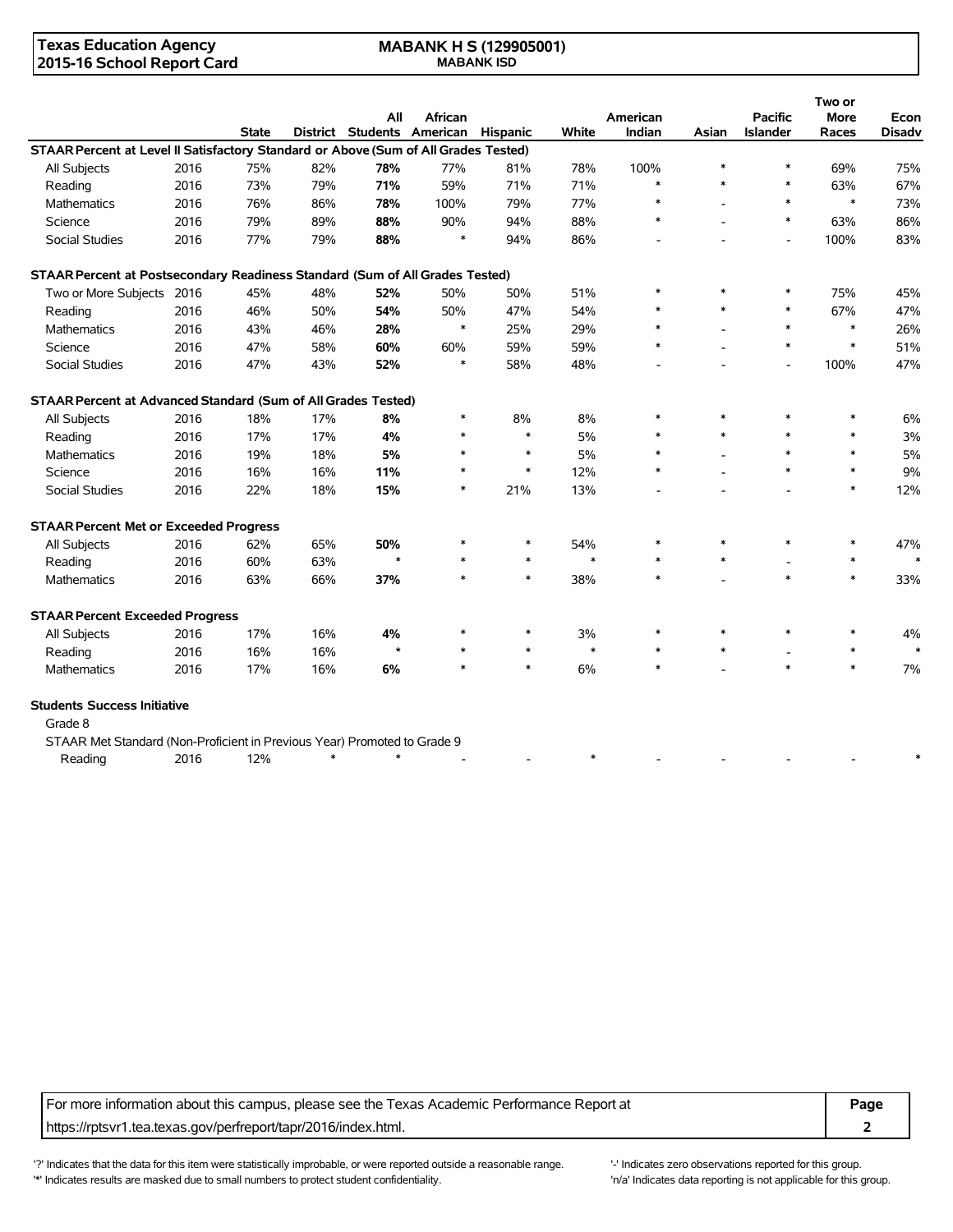| <b>Texas Education Agency</b><br>2015-16 School Report Card                                 |              |       |                          | <b>MABANK H S (129905001)</b><br><b>MABANK ISD</b> |                 |       |                    |                          |                          |                                      |                |
|---------------------------------------------------------------------------------------------|--------------|-------|--------------------------|----------------------------------------------------|-----------------|-------|--------------------|--------------------------|--------------------------|--------------------------------------|----------------|
|                                                                                             | <b>State</b> |       | All<br>District Students | <b>African</b><br>American                         | <b>Hispanic</b> | White | American<br>Indian | Asian                    | <b>Pacific</b>           | Two or<br><b>Islander More Races</b> | Econ<br>Disadv |
| Annual Dropout Rate (Gr 9-12)                                                               |              |       |                          |                                                    |                 |       |                    |                          |                          |                                      |                |
| 2014-15                                                                                     | 2.1%         | 1.1%  | 1.1%                     | 0.0%                                               | 1.4%            | 1.0%  | 0.0%               | 0.0%                     | $\overline{a}$           | 2.7%                                 | 1.0%           |
| 2013-14                                                                                     | 2.2%         | 1.5%  | 1.5%                     | 0.0%                                               | 1.3%            | 1.6%  | 0.0%               | 0.0%                     | $\overline{a}$           | 0.0%                                 | 1.1%           |
| 4-Year Longitudinal Rate (Gr 9-12)                                                          |              |       |                          |                                                    |                 |       |                    |                          |                          |                                      |                |
| Class of 2015                                                                               |              |       |                          |                                                    |                 |       |                    |                          |                          |                                      |                |
| Graduated                                                                                   | 89.0%        | 92.2% | 92.2%                    | ∗                                                  | 89.2%           | 92.3% | $\ast$             | $\ast$                   | $\overline{a}$           | 100.0%                               | 91.2%          |
| Received GED                                                                                | 0.6%         | 1.7%  | 1.7%                     | *                                                  | 5.4%            | 1.1%  | $\ast$             | $\ast$                   | $\overline{a}$           | 0.0%                                 | 3.2%           |
| Continued HS                                                                                | 4.1%         | 2.6%  | 2.6%                     | $\ast$                                             | 5.4%            | 2.2%  | $\ast$             | $\ast$                   | $\overline{\phantom{a}}$ | 0.0%                                 | 1.6%           |
| Dropped Out                                                                                 | 6.3%         | 3.4%  | 3.4%                     | $\ast$                                             | 0.0%            | 4.4%  | $\ast$             | $\ast$                   | $\overline{a}$           | 0.0%                                 | 4.0%           |
| Graduates and GED                                                                           | 89.6%        | 94.0% | 94.0%                    | $\ast$                                             | 94.6%           | 93.4% | $\ast$             | $\ast$                   | $\overline{a}$           | 100.0%                               | 94.4%          |
| Grads, GED, & Cont                                                                          | 93.7%        | 96.6% | 96.6%                    | $\ast$                                             | 100.0%          | 95.6% | $\ast$             | $\ast$                   | $\overline{\phantom{a}}$ | 100.0%                               | 96.0%          |
| Class of 2014                                                                               |              |       |                          |                                                    |                 |       |                    |                          |                          |                                      |                |
| Graduated                                                                                   | 88.3%        | 96.7% | 96.7%                    | $\ast$                                             | 96.6%           | 96.6% | $\ast$             |                          | $\overline{\phantom{a}}$ | 100.0%                               | 98.1%          |
| <b>Received GED</b>                                                                         | 0.8%         | 0.0%  | 0.0%                     | *                                                  | 0.0%            | 0.0%  | $\ast$             | $\overline{\phantom{a}}$ | $\overline{a}$           | 0.0%                                 | 0.0%           |
| Continued HS                                                                                | 4.3%         | 0.5%  | 0.5%                     | $\ast$                                             | 0.0%            | 0.6%  | $\ast$             |                          | $\overline{a}$           | 0.0%                                 | 0.0%           |
| Dropped Out                                                                                 | 6.6%         | 2.8%  | 2.8%                     | *                                                  | 3.4%            | 2.8%  | $\ast$             |                          | $\overline{\phantom{a}}$ | 0.0%                                 | 1.9%           |
| Graduates and GED                                                                           | 89.1%        | 96.7% | 96.7%                    | $\ast$                                             | 96.6%           | 96.6% | $\ast$             |                          | $\overline{\phantom{a}}$ | 100.0%                               | 98.1%          |
| Grads, GED, & Cont                                                                          | 93.4%        | 97.2% | 97.2%                    | $\ast$                                             | 96.6%           | 97.2% | $\ast$             |                          | $\blacksquare$           | 100.0%                               | 98.1%          |
| 5-Year Extended Longitudinal Rate (Gr 9-12)                                                 |              |       |                          |                                                    |                 |       |                    |                          |                          |                                      |                |
| Class of 2014                                                                               |              |       |                          |                                                    |                 |       |                    |                          |                          |                                      |                |
| Graduated                                                                                   | 90.4%        | 97.7% | 97.7%                    | $\ast$                                             | 96.6%           | 97.7% | $\ast$             |                          | $\overline{\phantom{a}}$ | 100.0%                               | 98.1%          |
| <b>Received GED</b>                                                                         | 1.0%         | 0.5%  | 0.5%                     | *                                                  | 0.0%            | 0.6%  | $\ast$             |                          | $\overline{\phantom{a}}$ | 0.0%                                 | 0.9%           |
| Continued HS                                                                                | 1.3%         | 0.0%  | 0.0%                     | $\ast$                                             | 0.0%            | 0.0%  | $\ast$             |                          | $\overline{\phantom{a}}$ | 0.0%                                 | 0.0%           |
| Dropped Out                                                                                 | 7.2%         | 1.9%  | 1.9%                     | $\ast$                                             | 3.4%            | 1.7%  | $\ast$             |                          | $\overline{\phantom{a}}$ | 0.0%                                 | 0.9%           |
| Graduates and GED                                                                           | 91.5%        | 98.1% | 98.1%                    | $\ast$                                             | 96.6%           | 98.3% | $\ast$             |                          | $\overline{\phantom{a}}$ | 100.0%                               | 99.1%          |
| Grads, GED, & Cont                                                                          | 92.8%        | 98.1% | 98.1%                    | $\ast$                                             | 96.6%           | 98.3% | $\ast$             |                          | $\overline{\phantom{a}}$ | 100.0%                               | 99.1%          |
| Class of 2013                                                                               |              |       |                          |                                                    |                 |       |                    |                          |                          |                                      |                |
| Graduated                                                                                   | 90.4%        | 96.8% | 96.8%                    | 100.0%                                             | 96.8%           | 96.9% | $\ast$             | $\ast$                   | $\overline{\phantom{a}}$ | 90.9%                                | 94.7%          |
| <b>Received GED</b>                                                                         | 1.1%         | 0.8%  | 0.8%                     | 0.0%                                               | 0.0%            | 1.0%  | $\ast$             | $\ast$                   | $\overline{a}$           | 0.0%                                 | 1.5%           |
| Continued HS                                                                                | 1.3%         | 0.8%  | 0.8%                     | 0.0%                                               | 0.0%            | 0.5%  | $\ast$             | $\ast$                   | $\overline{\phantom{a}}$ | 9.1%                                 | 1.5%           |
| Dropped Out                                                                                 | 7.2%         | 1.6%  | 1.6%                     | 0.0%                                               | 3.2%            | 1.5%  | $\ast$             | $\ast$                   | $\overline{a}$           | 0.0%                                 | 2.3%           |
| Graduates and GED                                                                           | 91.5%        | 97.6% | 97.6%                    | 100.0%                                             | 96.8%           | 97.9% | $\ast$             | $\ast$                   | $\overline{a}$           | 90.9%                                | 96.2%          |
| Grads, GED, & Cont                                                                          | 92.8%        | 98.4% | 98.4%                    | 100.0%                                             | 96.8%           | 98.5% | $\ast$             | *                        |                          | 100.0%                               | 97.7%          |
|                                                                                             |              |       |                          |                                                    |                 |       |                    |                          |                          |                                      |                |
| RHSP/DAP Graduates (Longitudinal Rate)                                                      |              |       |                          |                                                    |                 |       |                    |                          |                          |                                      |                |
| Class of 2015                                                                               | 86.1%        | 92.1% | 92.1%                    |                                                    | 100.0%          | 89.9% | ∗                  | *                        |                          | 100.0%                               | 90.4%          |
| Class of 2014                                                                               | 85.5%        | 93.7% | 93.7%                    | *                                                  | 92.9%           | 93.5% | $\ast$             |                          |                          | 100.0%                               | 93.3%          |
| RHSP/DAP/FHSP-E/FHSP-DLA Graduates (Longitudinal Rate)                                      |              |       |                          |                                                    |                 |       |                    |                          |                          |                                      |                |
| Class of 2015                                                                               | 84.1%        | 92.1% | 92.1%                    | ∗                                                  | 100.0%          | 89.9% | $\ast$             | *                        |                          | 100.0%                               | 90.4%          |
| <b>SAT/ACT Results</b>                                                                      |              |       |                          |                                                    |                 |       |                    |                          |                          |                                      |                |
| Tested                                                                                      |              |       |                          |                                                    |                 |       |                    |                          |                          |                                      |                |
| Class of 2015                                                                               | 68.3%        | 43.2% | 43.2%                    |                                                    | 50.0%           | 39.1% |                    |                          |                          | 100.0%                               | 34.5%          |
| Class of 2014                                                                               | 66.3%        | 38.9% | 38.9%                    | ∗                                                  | 29.0%           | 40.0% |                    |                          |                          | 57.1%                                | 30.8%          |
| Average SAT Score                                                                           |              |       |                          |                                                    |                 |       |                    |                          |                          |                                      |                |
| Class of 2015                                                                               | 1394         | 1438  | 1438                     |                                                    | 1375            | 1433  | $\ast$             | $\ast$                   |                          | $\ast$                               | 1402           |
| Class of 2014                                                                               | 1417         | 1493  | 1493                     | $\ast$                                             | 1500            | 1482  |                    |                          |                          | $\ast$                               | 1452           |
|                                                                                             |              |       |                          |                                                    |                 |       |                    |                          |                          |                                      |                |
| Average ACT Score                                                                           |              |       |                          |                                                    |                 |       |                    |                          |                          |                                      |                |
| Class of 2015                                                                               | 20.6         | 21.4  | 21.4                     |                                                    | 20.9            | 21.4  | $\ast$             |                          |                          | 23.0                                 | 20.9           |
| Class of 2014                                                                               | 20.6         | 21.8  | 21.8                     |                                                    | 19.7            | 21.8  |                    |                          |                          | $\ast$                               | 20.6           |
| For more information about this campus, please see the Texas Academic Performance Report at |              |       |                          |                                                    |                 |       |                    |                          |                          |                                      | Page           |
| https://rptsvr1.tea.texas.gov/perfreport/tapr/2016/index.html.                              |              |       |                          |                                                    |                 |       |                    |                          |                          |                                      | 3              |
|                                                                                             |              |       |                          |                                                    |                 |       |                    |                          |                          |                                      |                |

'?' Indicates that the data for this item were statistically improbable, or were reported outside a reasonable range. <br>'\*' Indicates results are masked due to small numbers to protect student confidentiality. (inter any in

'\*' Indicates results are masked due to small numbers to protect student confidentiality.